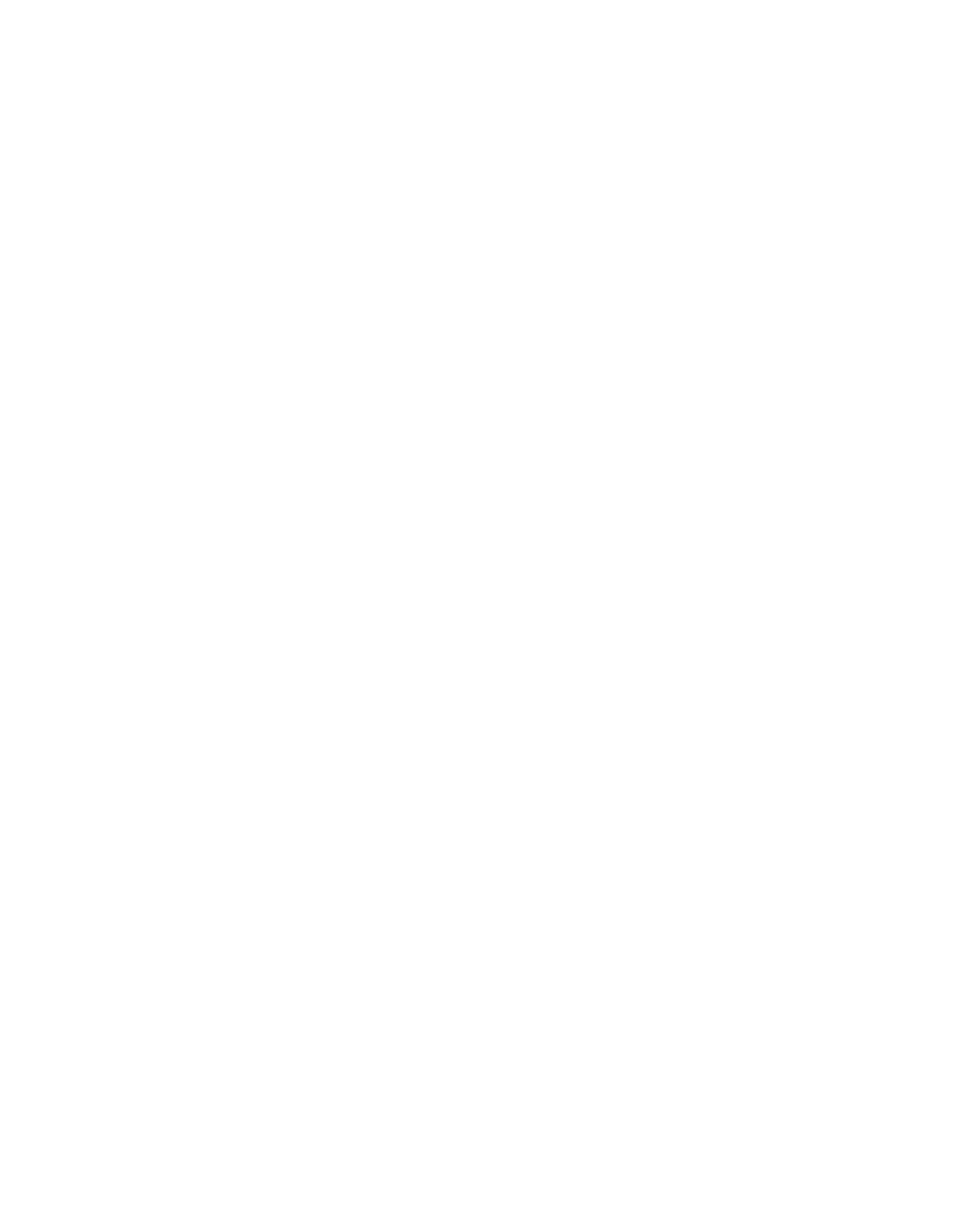## EHC-4Base-Scorecard: CHC126 - 08-24-16 - CHC 6 @ SD 3<br>\* WP: Hendricks, K. - LP: Clemens, P. - Sv: - CHC rec 81-45-Zobrist is Top Contributor in CHC win

 $\cdot \mathbf{Q}_{\text{Base}}$ The 4Base trademark is own ed by Cycled Solutions LLC.

|                  |      |              |                  |                         |    | CHC - 4BaseScore - Player 4Score by Batting Order<br>CHC126 - 08-24-16 - CHC 6 @ SD 3<br>WP: Hendricks, K. - LP: Clemens, P. - Sv: - CHC rec 81-45 - Zobrist is Top Contributor in CHC win |                |                         |                |                |             |  |
|------------------|------|--------------|------------------|-------------------------|----|--------------------------------------------------------------------------------------------------------------------------------------------------------------------------------------------|----------------|-------------------------|----------------|----------------|-------------|--|
|                  |      |              | <b>Bat Order</b> |                         |    |                                                                                                                                                                                            |                |                         |                |                |             |  |
| Player           | Team | Position     | $\mathbf{1}$     | $\overline{\mathbf{2}}$ | 3  | 4                                                                                                                                                                                          | 5              | 6                       | $\overline{7}$ | 8              | 9           |  |
| Zobrist          | CHC  | 2B           |                  |                         | 15 |                                                                                                                                                                                            |                |                         |                |                |             |  |
| <b>Bryant</b>    | CHC  | 1B           |                  | 10                      |    |                                                                                                                                                                                            |                |                         |                |                |             |  |
| Contreras        | CHC  | $\mathtt{C}$ |                  |                         |    |                                                                                                                                                                                            |                |                         |                | $\overline{9}$ |             |  |
| Soler            | CHC  | LF           |                  |                         |    | 6                                                                                                                                                                                          |                |                         |                |                |             |  |
| <b>Russell</b>   | CHC  | SS           |                  |                         |    |                                                                                                                                                                                            | 5 <sub>5</sub> |                         |                |                |             |  |
| Fowler           | CHC  | <b>CF</b>    | $\overline{4}$   |                         |    |                                                                                                                                                                                            |                |                         |                |                |             |  |
| Heyward          | CHC  | <b>RF</b>    |                  |                         |    |                                                                                                                                                                                            |                | $\overline{\mathbf{3}}$ |                |                |             |  |
| Baez             | CHC  | 3B           |                  |                         |    |                                                                                                                                                                                            |                |                         | $\pmb{0}$      |                |             |  |
| <b>Hendricks</b> | CHC  | P            |                  |                         |    |                                                                                                                                                                                            |                |                         |                |                | $\mathbf 0$ |  |
| <b>Ross</b>      | CHC  | PH           |                  |                         |    |                                                                                                                                                                                            |                |                         |                |                | $\bullet$   |  |
| <b>Szczur</b>    | CHC  | LF-Dsub      |                  |                         |    |                                                                                                                                                                                            |                |                         |                |                | $\bullet$   |  |



Scorecard

https://itunes.apple.com/us/app/go-meal-and-fitness-track-er/id785910082?mt=8

# CHC - 4Score Box - Player Totals<br>CHC126 - 08-24-16 - CHC2 - 2005<br>WP: Hendricks, K. - LP: Clemens, P. - Sv: - CHC rec 81-45 - Zobrist is Top Contributor in CHC win

| Player        | Team Position | Bat<br>Ord #   | Credit For Run | PA Bases     | <b>BR</b> Bases         | <b>Bases Pushed</b> | Player 4Score  | Appearances    | Productivity<br>Rate |
|---------------|---------------|----------------|----------------|--------------|-------------------------|---------------------|----------------|----------------|----------------------|
| Zobrist       | CHC 2B        | 3              | 3              | 4            | $\overline{\mathbf{4}}$ | 4                   | 15             | $\overline{4}$ | 3.750                |
| Bryant        | CHC 1B        | 2              | $\mathbf{1}$   | 3            | 5                       | $\mathbf{1}$        | 10             | $\overline{4}$ | 2.500                |
| Contreras     | CHC C         | $\bf 8$        | $\mathbf{1}$   | 4            | $\pmb{0}$               | $\overline{4}$      | 9              | 4              | 2.250                |
| Soler         | CHC LF        | $\overline{4}$ | 1              | 3            | $\mathbf{1}$            | $\mathbf{1}$        | $\,6\,$        | 4              | 1.500                |
| Russell       | CHC SS        | 5              | $\mathbf 0$    | 3            | $\mathbf{1}$            | $\mathbf{1}$        | 5              | $\overline{4}$ | 1.250                |
| Fowler        | CHC CF        | $\mathbf{1}$   | 0              | 2            | 2                       | $\pmb{0}$           | $\overline{4}$ | 5              | 0.800                |
| Heyward       | CHC RF        | 6              | 0              | $\mathbf{1}$ | $\pmb{0}$               | 2                   | 3              | $\overline{4}$ | 0.750                |
| Baez          | CHC 3B        | $\overline{7}$ | 0              | $\mathbf{1}$ | $-1$                    | $\pmb{0}$           | $\pmb{0}$      | $\sqrt{4}$     | 0.000                |
| Hendricks     | CHC P         | 9              | 0              | 0            | $\pmb{0}$               | $\pmb{0}$           | $\pmb{0}$      | $\overline{2}$ | 0.000                |
| Ross          | CHC PH        | $9\,$          | 0              | $\pmb{0}$    | $\pmb{0}$               | $\pmb{0}$           | $\pmb{0}$      | $\mathbf{1}$   | 0.000                |
| Szczur        | CHC LF-Dsub   | 9              | $\mathbf 0$    | $\mathbf 0$  | $\pmb{0}$               | $\pmb{0}$           | $\pmb{0}$      | $\mathbf{1}$   | 0.000                |
| <b>Totals</b> |               |                | 6              | 21           | 12                      | 13                  | 52             | 37             | 1.405                |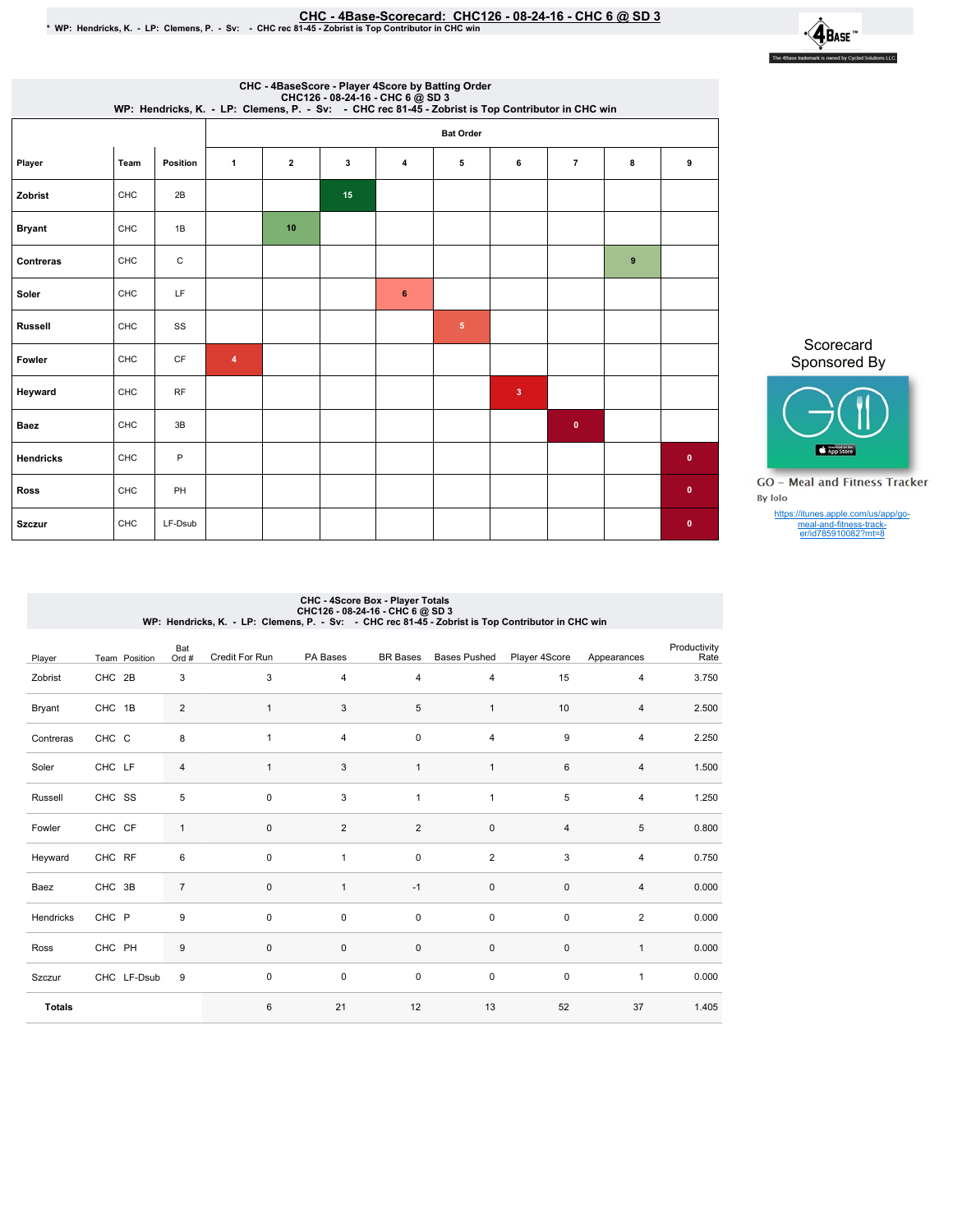|                 |                      |             | $8+8$ %DVH6FRUHFDLG $8+8$                 |  |
|-----------------|----------------------|-------------|-------------------------------------------|--|
| : 3 + HOGULFNV. | $/3$ & CHPHOV $3$ 6Y | $8 + 8$ UHF | $=$ REULWAV 7 RS & ROWLEXWRULQ & + & Z LQ |  |

|            |         | & + & %DVH6FRUH 30D NU 6FRUHE %DWMQJ 2 UGHU<br>$8+8$ $8+8$ # 6'<br>: 3 + HOGUENY. / 3 & OP HOV 3 6Y & + & UHF = REULWAY 7RS & ROMUEXWRULQ & + & ZLQ |           |  |  |  |  |  |  |  |  |  |
|------------|---------|-----------------------------------------------------------------------------------------------------------------------------------------------------|-----------|--|--|--|--|--|--|--|--|--|
|            |         |                                                                                                                                                     | %DW2 UGHU |  |  |  |  |  |  |  |  |  |
| 300 HU     | 7HDP    | 3 RVIMRQ                                                                                                                                            |           |  |  |  |  |  |  |  |  |  |
| $=$ REULWV | $8 + 8$ | $\%$                                                                                                                                                |           |  |  |  |  |  |  |  |  |  |
| %U DOW     | $8 + 8$ | $\%$                                                                                                                                                |           |  |  |  |  |  |  |  |  |  |
| & ROWHUDV  | $8 + 8$ | &                                                                                                                                                   |           |  |  |  |  |  |  |  |  |  |
| 6ROHU      | $8 + 8$ | $\left( \right)$                                                                                                                                    |           |  |  |  |  |  |  |  |  |  |
| 5 XVVHOO   | $8 + 8$ | 66                                                                                                                                                  |           |  |  |  |  |  |  |  |  |  |
| ) RZ OHU   | $8 + 8$ | &)                                                                                                                                                  |           |  |  |  |  |  |  |  |  |  |
| $+HZDUS$   | $8 + 8$ | 5)                                                                                                                                                  |           |  |  |  |  |  |  |  |  |  |
| %DH        | $8 + 8$ | $\%$                                                                                                                                                |           |  |  |  |  |  |  |  |  |  |
| + HOGUENV  | $8 + 8$ | 3                                                                                                                                                   |           |  |  |  |  |  |  |  |  |  |
| 5 RW       | $8 + 8$ | $3+$                                                                                                                                                |           |  |  |  |  |  |  |  |  |  |
| 6] FJ XU   | $8 + 8$ | /) ' VXE                                                                                                                                            |           |  |  |  |  |  |  |  |  |  |

#### 6 FRUHFDLG 6 SROVRUHG%

<u>KWOSV LWACHVDSSORIERP XVDSSJR</u><br>PHDCDCQGILWOHWWDDEN<br>HULG "PW

|                 |               |                        | : $3 + HQGUFW$ . $/3$ & OHP HQV $3$ 6Y | $8 + 8$   | & + & 6 FRUH%R[ 300\HU7RM00Y<br>$8+8$ # 6'<br>$8 + 8$ UF |                                               | $=$ REULWILV 7 RS & ROMMEXWRULQ & + & Z LQ |                     |
|-----------------|---------------|------------------------|----------------------------------------|-----------|----------------------------------------------------------|-----------------------------------------------|--------------------------------------------|---------------------|
| 30MHU           | 7HDP 3RVMLIRQ | %DW<br>$2 \, \text{L}$ | & UHGLIV) RU5 XQ                       | 3\$ %DVHV |                                                          | %5 %DVHV %DVHV3XVKHG 300 HU6FRUH \$SSHDUDQFHV |                                            | 3 URGXFWYUW<br>5 DM |
| $=$ REUMV       | $&+8$ %       |                        |                                        |           |                                                          |                                               |                                            |                     |
| <b>YAJI DOW</b> | $&+8$ %       |                        |                                        |           |                                                          |                                               |                                            |                     |
| & ROWHLIDV      | $8 + 88$      |                        |                                        |           |                                                          |                                               |                                            |                     |
| 6 ROHU          | $8+8$ ()      |                        |                                        |           |                                                          |                                               |                                            |                     |
| 5 XVVHO         | $&+8.66$      |                        |                                        |           |                                                          |                                               |                                            |                     |
| ) RZ OHU        | $& 8 + 8 & 8$ |                        |                                        |           |                                                          |                                               |                                            |                     |
| $+HZDUS$        | $8+8$ 5)      |                        |                                        |           |                                                          |                                               |                                            |                     |
| %DH             | $8+8$ %       |                        |                                        |           |                                                          |                                               |                                            |                     |
| + HQGUENV       | $8 + 8$ 3     |                        |                                        |           |                                                          |                                               |                                            |                     |
| 5 RW            | $8+8$ 3+      |                        |                                        |           |                                                          |                                               |                                            |                     |
| $6$ $H$ XU      | &+& /) ' VXE  |                        |                                        |           |                                                          |                                               |                                            |                     |
| 7RWDOV          |               |                        |                                        |           |                                                          |                                               |                                            |                     |
|                 |               |                        |                                        |           |                                                          |                                               |                                            |                     |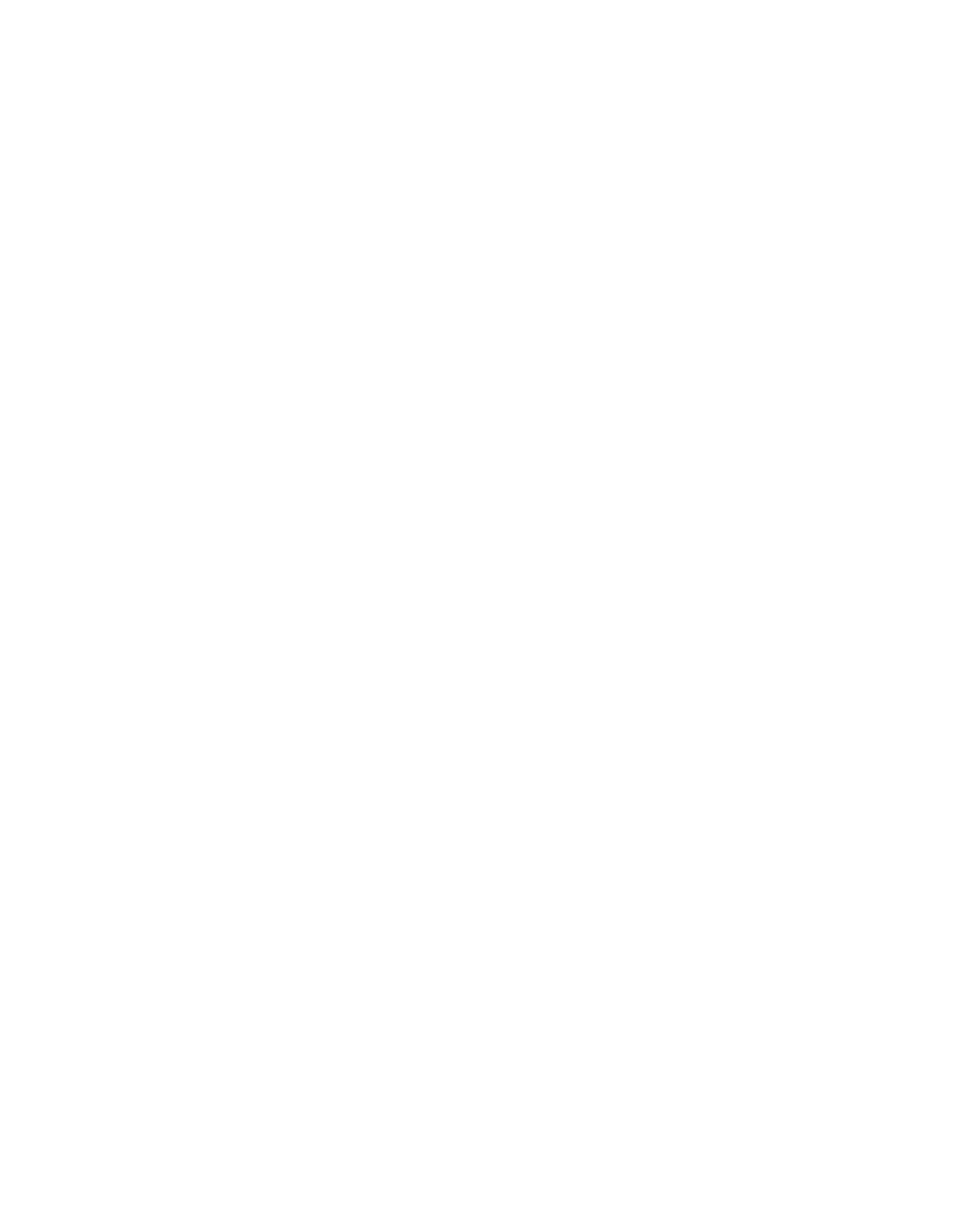|                  |               |        |                         | Detail by Bat Order/Player |                              |                     |                                |                     |               |
|------------------|---------------|--------|-------------------------|----------------------------|------------------------------|---------------------|--------------------------------|---------------------|---------------|
| <b>Bat Order</b> | Player        | Inning | Play Text               | LOBStatus                  | Credit For Run               | PA Bases            | <b>BR</b> Bases                | <b>Bases Pushed</b> | Player 4Score |
|                  |               | 01     | 9.Double                |                            | $\mathbf 0$                  | $\overline{c}$      | $\sqrt{2}$                     | 0                   |               |
|                  |               | 03     | Κ                       |                            | $\mathsf{O}\xspace$          | $\mathsf{O}\xspace$ | $\mathbf 0$                    | $\mathsf 0$         |               |
|                  |               | 05     | $2 - 3$                 |                            | $\mathbf 0$                  | $\mathsf{O}\xspace$ | $\mathsf 0$                    | $\mathsf{O}\xspace$ |               |
| $\mathbf{1}$     | Fowler        | 07     | $\overline{7}$          |                            | $\mathbf 0$                  | $\mathsf{O}\xspace$ | $\mathsf 0$                    | $\mathsf{O}\xspace$ |               |
|                  |               | 09     | Κ                       |                            | $\mathbf 0$                  | $\mathsf{O}\xspace$ | $\mathsf 0$                    | $\mathsf{O}\xspace$ |               |
|                  |               |        |                         | <b>Player Totals</b>       | $\underline{0}$              | $\overline{2}$      | $\overline{2}$                 | $\underline{0}$     |               |
|                  |               | 01     | 8.Double                |                            | $\mathsf 0$                  | $\overline{2}$      | $\overline{2}$                 | $\mathbf{1}$        |               |
|                  |               | 03     | Κ                       |                            | $\mathsf 0$                  | $\mathsf{O}\xspace$ | $\mathsf 0$                    | $\mathsf{O}\xspace$ |               |
| $\overline{2}$   | <b>Bryant</b> | 06     | 4.Single ++3rdWP+Home-  |                            | $\mathbf{1}$                 | $\mathbf{1}$        | $\ensuremath{\mathsf{3}}$      | $\mathsf{O}\xspace$ |               |
|                  |               | 07     | $1 - 3$                 |                            | $\mathbf 0$                  | $\mathsf{O}\xspace$ | $\mathsf 0$                    | $\mathsf{O}\xspace$ |               |
|                  |               |        |                         |                            |                              |                     |                                |                     |               |
|                  |               |        |                         | <b>Player Totals</b>       | $\overline{1}$<br>$\sqrt{2}$ | $\underline{3}$     | $\overline{5}$<br>$\mathbf{1}$ | $\overline{1}$<br>3 |               |
|                  |               | 01     | 8. Triple               |                            |                              | 3                   |                                |                     |               |
| 3                |               | 03     | 3U                      |                            | $\mathbf 0$                  | $\mathsf{O}\xspace$ | $\mathsf 0$                    | $\mathsf{O}\xspace$ |               |
|                  | Zobrist       | 06     | 7.Single +2ndWP+3rd-Hom |                            | $\mathbf{1}$                 | $\mathbf{1}$        | $\ensuremath{\mathsf{3}}$      | $\mathbf{1}$        |               |
|                  |               | 08     | $\pmb{4}$               |                            | $\mathsf{O}\xspace$          | $\mathsf{O}\xspace$ | $\mathsf 0$                    | $\mathsf{O}\xspace$ |               |
|                  |               |        |                         | <b>Player Totals</b>       | $\underline{3}$              | $\overline{4}$      | $\overline{4}$                 | $\underline{4}$     |               |
| 4                |               | 01     | 8-SacFly                |                            | $\mathbf{1}$                 | $\boldsymbol{0}$    | $\mathbf 0$                    | $\mathbf{1}$        |               |
|                  |               | 04     | 9.Double                | Left on 3rd                | $\mathbf 0$                  | $\sqrt{2}$          | $\mathbf{1}$                   | $\mathsf{O}\xspace$ |               |
|                  | Soler         | 06     | $\overline{2}$          |                            | $\mathbf 0$                  | $\boldsymbol{0}$    | $\mathbf 0$                    | $\mathsf{O}\xspace$ |               |
|                  |               | 08     | 7.Single +FO'd-6-4      |                            | $\mathsf{O}\xspace$          | 1                   | $\mathsf 0$                    | $\mathsf{O}\xspace$ |               |
|                  |               |        |                         | <b>Player Totals</b>       | $\underline{\mathbf{1}}$     | $\overline{3}$      | $\overline{1}$                 | $\overline{1}$      |               |
|                  |               | 01     | Κ                       |                            | $\mathbf 0$                  | $\mathsf{O}\xspace$ | $\mathbf 0$                    | $\mathbf 0$         |               |
|                  |               | 04     | Κ                       |                            | $\mathsf 0$                  | $\mathsf{O}\xspace$ | $\mathsf 0$                    | 0                   |               |
| 5                | Russell       | 06     | 6-Error                 | Left on 2nd                | $\mathbf 0$                  | $\sqrt{2}$          | $\mathsf 0$                    | $\overline{2}$      |               |
|                  |               | 08     | $6-4-FO$                | Left on 2nd                | $\mathsf 0$                  | $\mathbf{1}$        | $\mathbf{1}$                   | $-1$                |               |
|                  |               |        |                         | <b>Player Totals</b>       | $\underline{0}$              | $\overline{3}$      | <u>1</u>                       | $\overline{1}$      |               |
|                  |               | 01     | $\overline{7}$          |                            | $\Omega$                     | $\mathsf{O}\xspace$ | $\Omega$                       | 0                   |               |
|                  |               | 04     | 9 ProdOut               |                            | $\mathbf 0$                  | $\mathsf{O}\xspace$ | $\mathsf 0$                    | $\mathbf{1}$        |               |
| 6                | Heyward       | 06     | Κ                       |                            | $\overline{0}$               | $\mathsf{O}\xspace$ | $\mathsf{O}\xspace$            | $\mathsf{O}$        |               |
|                  |               | 08     | 9.Single                | Left on 1st                | $\overline{0}$               | $\mathbf{1}$        | $\mathsf 0$                    | $\mathbf{1}$        |               |
|                  |               |        |                         | <b>Player Totals</b>       | $\underline{0}$              | $\overline{1}$      | $\overline{0}$                 | $\underline{2}$     |               |
|                  |               | 02     | 7.Single +LO-DP-6-3     |                            | $\mathsf{O}\xspace$          | $\mathbf{1}$        | $-1$                           | $\mathbf 0$         |               |
|                  |               | 04     | Κ                       |                            | $\mathsf{O}\xspace$          | $\mathsf{O}\xspace$ | $\mathbf 0$                    | $\mathbf 0$         |               |
| $\overline{7}$   | Baez          | 06     | Κ                       |                            | $\mathsf{O}\xspace$          | $\mathsf{O}\xspace$ | $\mathbf 0$                    | $\mathbf 0$         |               |
|                  |               | 08     | Κ                       |                            | $\mathbf 0$                  | $\mathsf{O}\xspace$ | $\mathsf 0$                    | $\mathsf{O}\xspace$ |               |
|                  |               |        |                         | <b>Player Totals</b>       | $\underline{0}$              | $\overline{1}$      | $\overline{-1}$                | $\underline{0}$     |               |
|                  |               | 02     | 6-3 (6-3-LO-DP)         |                            | $\mathsf 0$                  | $\mathsf{O}\xspace$ | $\mathsf 0$                    | $\mathsf{O}\xspace$ |               |
|                  |               | 05     | $6 - 3$                 |                            | $\mathsf{O}\xspace$          | $\mathsf{O}\xspace$ | $\mathbf 0$                    | $\mathsf{O}\xspace$ |               |
| 8                | Contreras     | 07     | .HomeRun RF             |                            | 1                            | 4                   | $\mathsf 0$                    | $\overline{4}$      |               |
|                  |               | 09     | $5 - 3$                 |                            | $\mathsf{O}\xspace$          | $\mathsf{O}\xspace$ | $\mathbf 0$                    | $\mathsf{O}\xspace$ |               |
|                  |               |        |                         | <b>Player Totals</b>       | $\underline{\mathbf{1}}$     | $\overline{4}$      | $\overline{0}$                 | $\underline{4}$     |               |
|                  |               | 02     | Κ                       |                            | $\mathsf{O}\xspace$          | $\mathsf{O}\xspace$ | $\mathsf 0$                    | $\mathsf{O}$        |               |
|                  | Hendricks     | 05     | 8                       |                            | $\overline{0}$               | $\mathsf{O}\xspace$ | $\mathsf 0$                    | $\mathsf{O}\xspace$ |               |
|                  |               |        |                         | <b>Player Totals</b>       | $\underline{0}$              | $\underline{0}$     | $\underline{0}$                | $\underline{0}$     |               |
| 9                |               | 07     | $\,6$                   |                            | $\overline{0}$               | $\mathsf{O}\xspace$ | $\mathbf 0$                    | $\mathbf 0$         |               |
|                  | Ross          |        |                         | <b>Player Totals</b>       | $\underline{0}$              | $\underline{0}$     | $\overline{0}$                 | $\underline{0}$     |               |
|                  |               | 09     | $5 - 3$                 |                            | $\overline{0}$               | $\mathsf{O}\xspace$ | $\mathbf 0$                    | $\mathbf 0$         |               |
|                  | Szczur        |        |                         | <b>Player Totals</b>       | $\underline{0}$              | $\underline{0}$     | $\underline{0}$                | $\underline{0}$     |               |
|                  |               |        | <b>Grand Total</b>      |                            | $\underline{6}$              | 21                  | 12                             | 13                  |               |